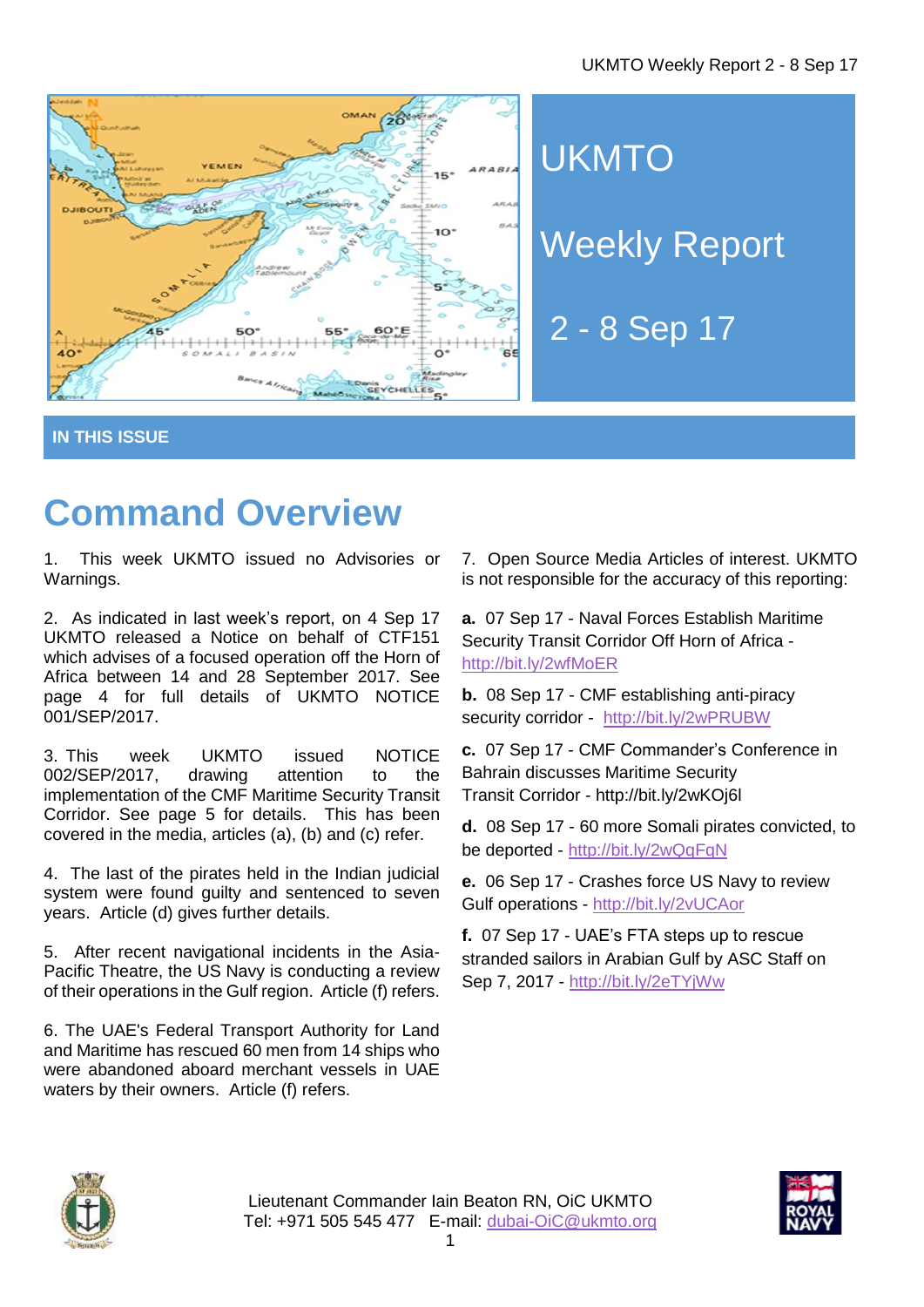# **ATTACKED, BOARDED OR HI-JACKED**

- (1) **Attacked** No incidents to report.
- (2) **Boarded** No incidents to report.
- (3) **Hijacked** No confirmed incidents

#### **Vessels & persons under pirate control**

| <b>Details of Vessel</b>        |             | No.<br><b>Vessels</b><br>held | No.<br><b>Souls</b><br>held | Date<br><b>Taken</b> |
|---------------------------------|-------------|-------------------------------|-----------------------------|----------------------|
| <b>Merchant Vessels</b>         |             |                               |                             |                      |
| Dhows/Fishing<br><b>Vessels</b> |             |                               |                             |                      |
|                                 | <b>Dhow</b> |                               | 8                           | 26/03/15             |
|                                 | Total       |                               |                             |                      |

# **FUTURE EVENTS**

| Date         | Event         | Location |
|--------------|---------------|----------|
| 21-22 Nov 17 | <b>SHADE</b>  | Bahrain  |
| 30 Nov 17    | <b>MIEVOM</b> | Dubai    |

# **LIAISON AND VISITS**

5 Sep - Visit by Alexander Havekost - Sircuro Group.

6 Sep - Visit by Ms Panteha Peters – Messrs Wills Towers Watson.

8 Sep - Visit by Alex Munro - Djibah Sarl.

Should anyone wish to visit our office in Dubai please contact Lt Cdr Beaton E-mail: [dubai](mailto:dubai-oic@ukmto.org)[oic@ukmto.org](mailto:dubai-oic@ukmto.org)

#### **ALTERNATIVE SOURCES OF INFORMATION**

[NATO Maritime Command](http://www.mc.nato.int/) (MARCOM) **[MSCHOA](http://www.mschoa.org/)** [Combined Maritime Forces \(CMF\)](http://combinedmaritimeforces.com/) [Middle East Navigation Aids Service \(MENAS\)](http://www.menas.org/) [United Kingdom Hydrographic Office](http://www.ukho.gov.uk/security) [IMB Live Piracy Reports](https://icc-ccs.org/piracy-reporting-centre/live-piracy-report) [www.marad.dot.gov/MSCI](http://www.marad.dot.gov/MSCI) [www.ukmto.org](http://www.ukmto.org/)

# **SHIPS BRIEFED**

| <b>Date</b> | <b>Location</b>  | <b>Vessel</b>            |
|-------------|------------------|--------------------------|
| 03/09/2017  | <b>JEBEL ALI</b> | <b>ORIENT LUCKY</b>      |
| 03/09/2017  | <b>JEBEL ALI</b> | <b>FALCON VICTORY</b>    |
| 05/09/2017  | <b>JEBEL ALI</b> | <b>BERTINA</b>           |
| 05/09/2017  | <b>JEBEL ALI</b> | <b>NASCO GEM</b>         |
| 05/09/2017  | <b>JEBEL ALI</b> | <b>BTG DENALI</b>        |
| 05/09/2017  | <b>JEBEL ALI</b> | <b>INABA</b>             |
| 06/09/2017  | <b>JEBEL ALI</b> | <b>NORTHERN DECISION</b> |
| 06/09/2017  | <b>JEBEL ALI</b> | <b>SM TACOMA</b>         |
| 06/09/2017  | <b>JEBEL ALI</b> | <b>MSC NEW YORK</b>      |
| 06/09/2017  | <b>JEBEL ALI</b> | FENG HAI 10              |
| 06/09/2017  | <b>JEBEL ALI</b> | V AVOCET                 |
| 06/09/2017  | <b>JEBEL ALI</b> | <b>LAGUNA SEGA</b>       |
| 07/09/2017  | <b>JEBEL ALI</b> | <b>TORM LOTTE</b>        |
| 07/09/2017  | <b>JEBEL ALI</b> | <b>KOTA CEMPAKA</b>      |
| 06/09/2017  | <b>JEBEL ALI</b> | <b>PISTI</b>             |
| 06/09/2017  | <b>JEBEL ALI</b> | <b>SOUTHERN KOALA</b>    |
| 07/09/2017  | <b>JEBEL ALI</b> | <b>ANANGEL SUN</b>       |
| 07/09/2017  | <b>JEBEL ALI</b> | <b>DAEHO SUNSHINE</b>    |
| 08/09/2017  | <b>JEBEL ALI</b> | PO YANG HU               |
| 08/09/2017  | <b>JEBEL ALI</b> | <b>METSOVO</b>           |
| 08/09/2017  | <b>JEBEL ALI</b> | <b>CMA CGM MANET</b>     |
| 08/09/2017  | <b>JEBEL ALI</b> | <b>JACK LONDON</b>       |
| 08/09/2017  | <b>JEBEL ALI</b> | <b>MSC VITTORIA</b>      |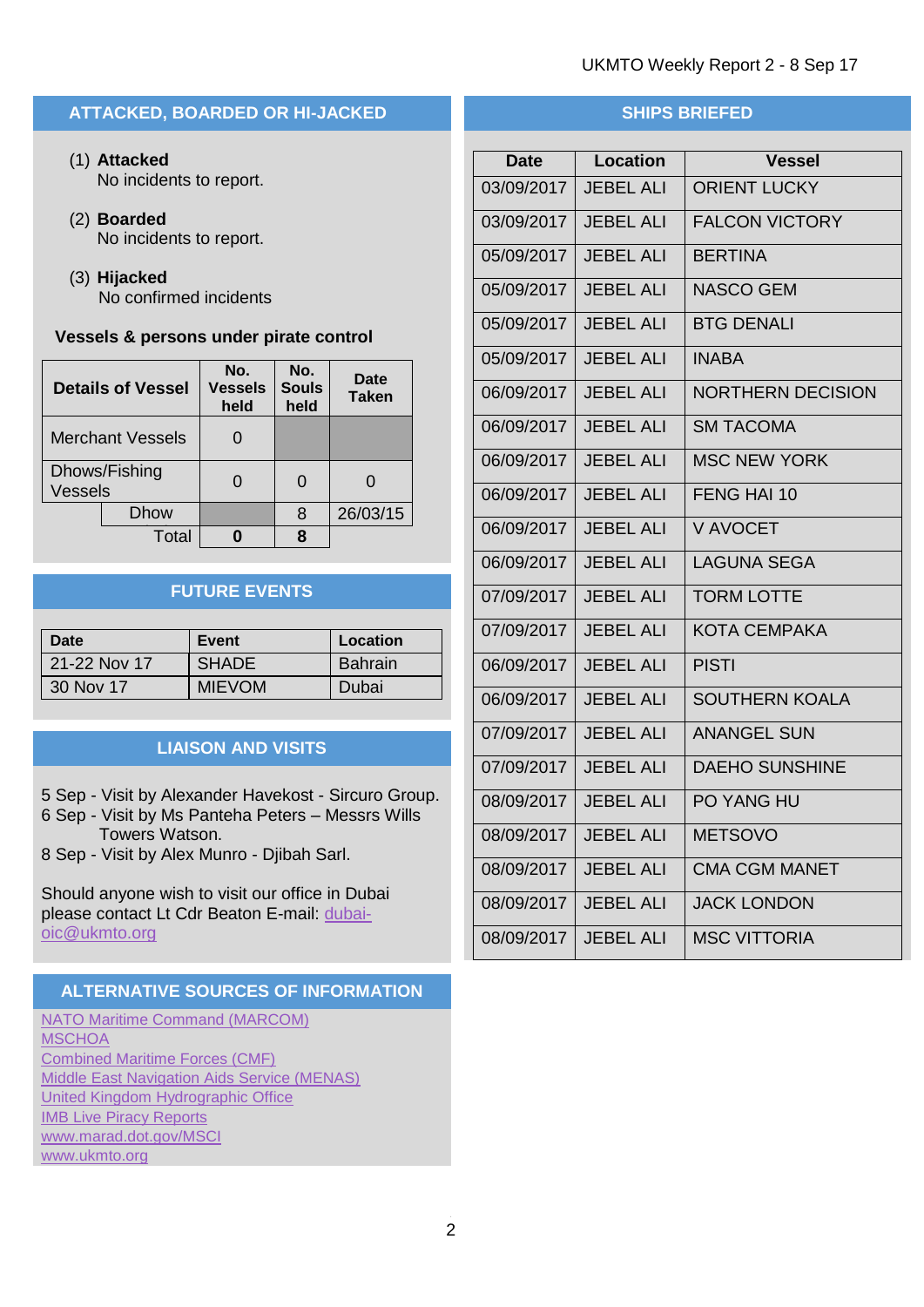# UKMTO Weekly Report 2 - 8 Sep 17



Any queries regarding these Advisory Notices ring: 0044 2392 222060 only, for further information.

**THESE ADVISORIES** are **not** classified as a Maritime Security Events and have **not** been verified by UKMTO. This information is provided to inform maritime situational awareness for mariners operating in the region. UKMTO is not responsible for the accuracy of this reporting.

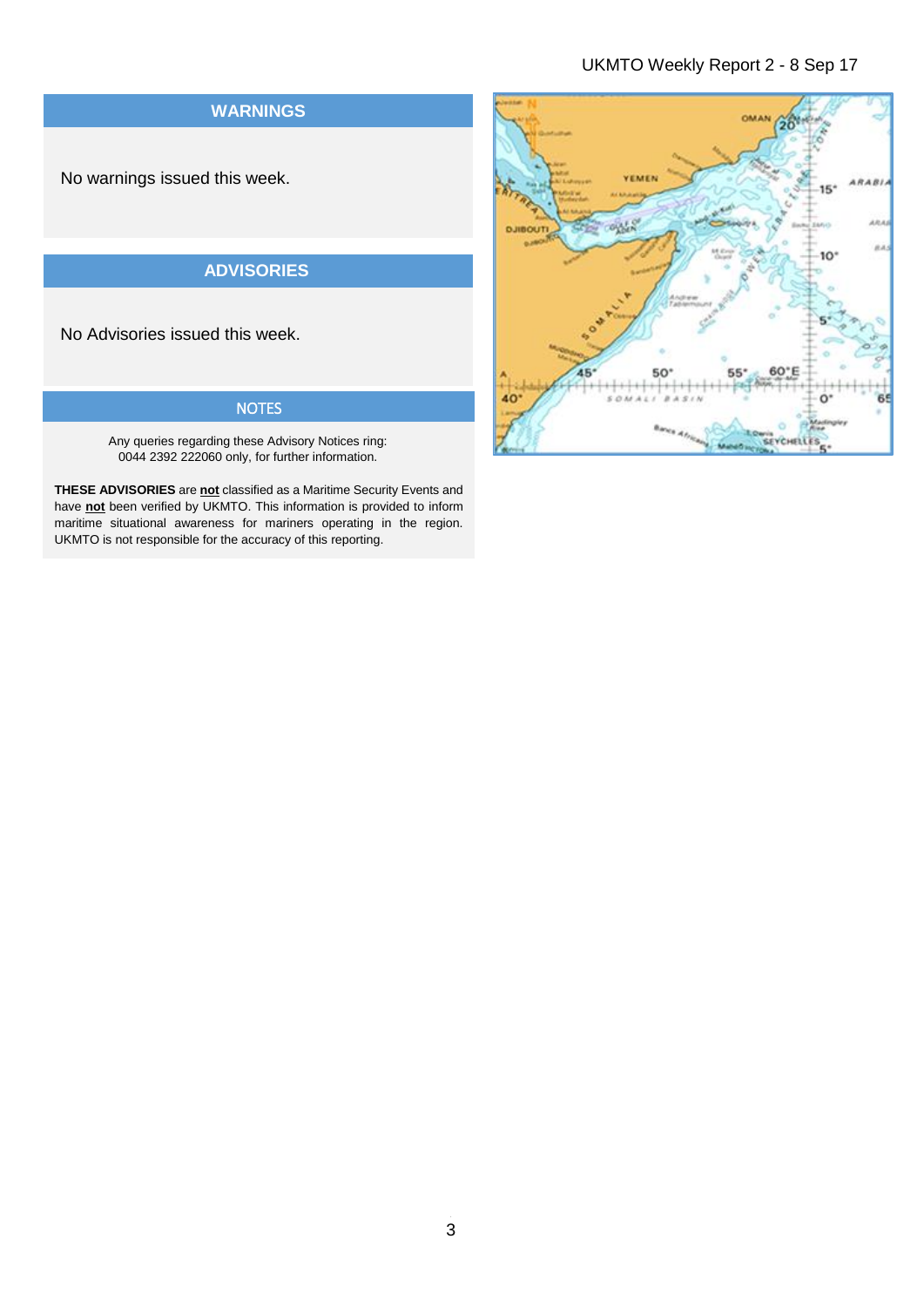# **UKMTO NOTICE**

# **RELEASED ON BEHALF OF COMBINED MARITIME FORCES - BAHRAIN**

#### **UKMTO NOTICE 001/SEP/2017**

#### **1. Category: NOTICE**

## **2. Description: Combined Task Force 151, Focused Operation 14 to 28 Sept 2017**

A Maritime Security Operation will be conducted in areas off the Somali Coast and Suqutra Gap between 14 and 28 September 2017. Multinational naval units, aircraft and personnel will be operating under the Turkish led Combined Task Force 151 (CTF 151) - Counter Piracy. The aims of the operation are to:

- a. Deter, disrupt and deny acts of piracy,
- b. Understand and Analyze the Pattern of Life in the area, and
- c. Reassure the maritime community through overt demonstration of presence.

Merchant vessels are invited to interact with naval ships and are encouraged to provide valuable information as requested by CTF 151.

Contributions to better understanding of Pattern of Life by merchant vessels are highly appreciated.

Mariners are reminded to navigate with caution whilst transiting this area.

#### **3. Source: Combined Task Force 151**

## **4. Any queries regarding this Notice ring 0044 2392 222060 only for further information.**

This NOTICE is provided to inform maritime situational awareness for mariners operating in the region.